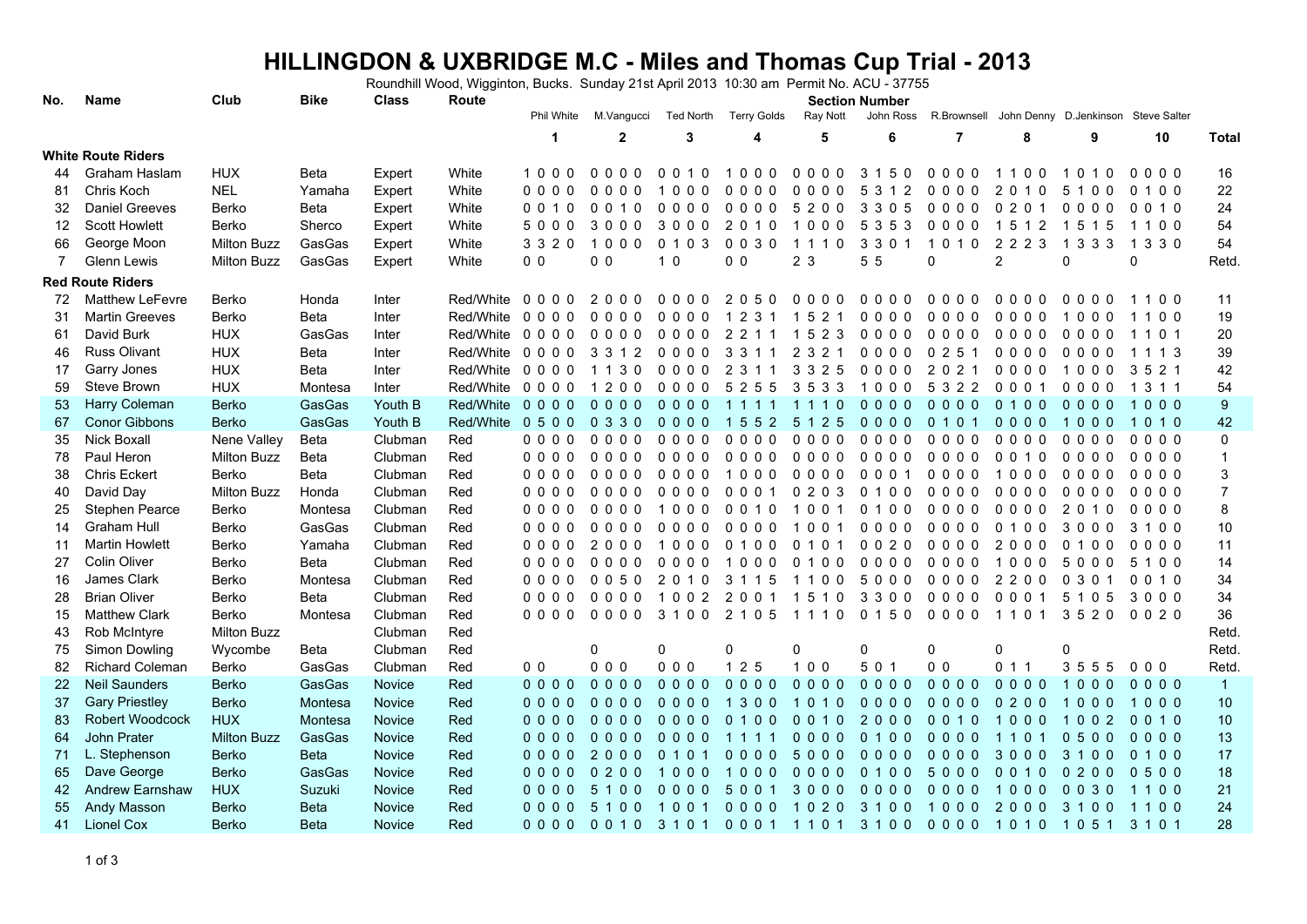## **HILLINGDON & UXBRIDGE M.C - Miles and Thomas Cup Trial - 2013** Roundhill Wood, Wigginton, Bucks. Sunday 21st April 2013 10:30 am Permit No. ACU - 37755

| No.          | Name                     | Club                 | <b>Bike</b>    | <b>Class</b>     | Route           | <b>Section Number</b> |                |                |                    |          |                       |                                                 |                |                |          |                  |
|--------------|--------------------------|----------------------|----------------|------------------|-----------------|-----------------------|----------------|----------------|--------------------|----------|-----------------------|-------------------------------------------------|----------------|----------------|----------|------------------|
|              |                          |                      |                |                  |                 | Phil White            | M.Vanqucci     | Ted North      | <b>Terry Golds</b> | Ray Nott | John Ross             | R.Brownsell John Denny D.Jenkinson Steve Salter |                |                |          |                  |
|              |                          |                      |                |                  |                 | 1                     | $\overline{2}$ | 3              | 4                  | 5        | 6                     | 7                                               | 8              | 9              | 10       | Total            |
| 68           | Stephen Southwood Berko  |                      | GasGas         | <b>Novice</b>    | Red             | $0000$                | 1100           | 5010           | 0010               | 0230     | 3000                  | 0500                                            | 1010           | 1510           | 2 1 0 0  | 34               |
| 76           | <b>Tim Maskell</b>       | <b>Berko</b>         | GasGas         | Novice           | Red             | $0000$                | $0000$         | 5001           | 0001               | 2 0 1 0  | 050<br>$\overline{1}$ | $0000$                                          | 1 1 2 1        | 3505           | 2020     | 38               |
| 62           | <b>Tim Blackmore</b>     | <b>HUX</b>           | <b>BSA</b>     | Pre65R           | Red             | $0000$                | $0000$         | $0000$         | $0000$             | $0000$   | $0000$                | $0000$                                          | $0000$         | $0000$         | $0000$   | $\mathbf 0$      |
| 100          | <b>Billy Bishop</b>      | <b>Berko</b>         | Triumph        | Pre65R           | Red             | $0000$                | $0000$         | $0000$         | 1010               | $0000$   | $0000$                | $0000$                                          | $0000$         | 0000           | 0000     | $\boldsymbol{2}$ |
| 54           | Peter Hampton            | Farnham Roya BSA     |                | Pre65R           | Red             | $0000$                | $0000$         | 5000           | $0000$             | 0 1 1 0  | 0 0 1 0               | $0000$                                          | 2000           | 3300           | 1000     | 17               |
| 52           | Nick James               | <b>HUX</b>           | Dot            | Pre65R           | Red             | 0020                  | 5000           | 2 0 0 1        | 5000               | 0000     | 0050                  | 0000                                            | 1012           | 0100           | 0 0 1 0  | 26               |
| 6            | <b>Chris Tesseras</b>    | <b>Barnet</b>        | <b>BSA</b>     | Twinshock        | Red             | $0000$                | 1000           | $0000$         | 1500               | 0010     | $0000$                | $0000$                                          | $0000$         | $0000$         | 1000     | 9                |
| 39           | <b>Brian Ayres</b>       | <b>Milton Buzz</b>   | Fantic         | <b>Twinshock</b> | Red             | $0000$                | 2000           | 3000           | 0100               | 1000     | 1000                  | $0000$                                          | $0000$         | 0010           | 3200     | 14               |
| 69           | Gus Oblein               | <b>Berko</b>         | GasGas         | Youth C          | Red             | $0000$                | $0000$         | $0000$         | $0000$             | 0100     | 3000                  | $0000$                                          | 2 0 2 1        | 0 2 1 0        | 0000     | 12               |
|              | <b>Blue Route Riders</b> |                      |                |                  |                 |                       |                |                |                    |          |                       |                                                 |                |                |          |                  |
| 36           | lan Turner               | <b>HUX</b>           | Ossa           | 50/50E           | <b>Blue/Red</b> | 0000                  | 5300           | $0000$         | 0200               | 1200     | 0000                  | $0000$                                          | 0001           | 1000           | 1000     | 16               |
| 30           | Jim Bell                 | <b>HUX</b>           | Montesa        | 50/50E           | <b>Blue/Red</b> | $0000$                | 5 2 1 2        | $0000$         | 0100               | 1 5 3 2  | $0000$                | $0000$                                          | 0000           | $0000$         | 0 3 0 0  | 25               |
| 33           | Roy Phypers              | <b>NEL</b>           | <b>Bitsa</b>   | 50/50E           | <b>Blue/Red</b> | 0000                  | 5 2 1 0        | $0000$         | 0 5 5 5            | 1 3 1 2  | $0000$                | 1000                                            | $0000$         | $0000$         | 1000     | 32               |
| 18           | Anthony Young            | <b>VMCC</b>          | Yamaha         | 50/50E           | <b>Blue/Red</b> | 1 <sub>0</sub>        | 5 5            | 0 <sub>0</sub> | 5 5                | 3 5 0    | 3 <sub>1</sub>        | 3 <sub>2</sub>                                  | 20             | 30             | 3 3      | Retd.            |
| $\mathbf{1}$ | lan Reynolds             | <b>Berko</b>         | James          | Pre65B           | <b>Blue</b>     | $0000$                | 0010           | $0000$         | $0000$             | $0000$   | $0000$                | 0000                                            | 0000           | $0000$         | $0000$   | $\overline{1}$   |
| 24           | John Eckhart             | Wycombe              | Triumph        | Pre65B           | <b>Blue</b>     | $0000$                | $0000$         | $0000$         | 0100               | $0000$   | 1000                  | $0000$                                          | $0000$         | $0000$         | 0010     | $\mathfrak{B}$   |
| 58           | Paul Mealyer             | <b>Berko</b>         | <b>BSA</b>     | Pre65B           | <b>Blue</b>     | $0000$                | $0000$         | $0000$         | $0000$             | 0500     | $0000$                | $0000$                                          | $0000$         | $0000$         | $0000$   | 5                |
| 5            | Julian Wade              | <b>Berko</b>         | <b>BSA</b>     | Pre65B           | <b>Blue</b>     | $0000$                | $0000$         | 0 1 0 0        | 1000               | 1000     | $0000$                | 1000                                            | 1010           | $0000$         | $0000$   | 6                |
| 21           | Chris Hurworth           | Wycombe              | <b>BSA</b>     | Pre65B           | <b>Blue</b>     | $0000$                | 0000           | $0000$         | 1000               | $0000$   | $0000$                | $0000$                                          | 1 2 1 1        | $0000$         | 0010     | $\overline{7}$   |
| 8            | Roy Jeffreys             | Farnham Roya BSA     |                | Pre65B           | <b>Blue</b>     | $0000$                | $0000$         | 0 1 0 1        | 1311               | 3001     | 0001 5100             |                                                 | 2 1 2 1        | 0 5 1 1        | 0200     | 34               |
| 9            | <b>Tony George</b>       | Farnham Roya Triumph |                | Pre65B           | <b>Blue</b>     | 0500                  | 1030           | $0000$         | $0000$             | 2000     | 0 1 0 0               | 0 1 0 0                                         | 1 3 1 1        | 1552           | 0005     | 37               |
| 19           | Christopher Leigh        | <b>HUX</b>           | Triumph        | Pre65B           | <b>Blue</b>     | 0000                  | 500            | 5 0 1          | 5550               | 5 3 0 2  | 5000                  | 5500                                            | 1200           | 5 5 1          | 30       | Retd.            |
| 79           | Chris Page               | <b>HUX</b>           | <b>BSA</b>     | Pre65B           | <b>Blue</b>     | 0 <sub>1</sub>        | 5 5            | 5 5            | 5 5                | 5 3      | 0 <sup>3</sup>        | 15                                              | 5 <sub>1</sub> | 5 <sub>2</sub> | 3        | Retd.            |
| 63           | Martin Page              | Berko                | GasGas         | Sportsman Blue   |                 | $0000$                | $0000$         | 0000           | $0000$             | 0001     | 0000                  | 0000                                            | 0 0 1 0        | 1010           | $0000$   | 4                |
| 2            | <b>Bob Twigg</b>         | K&K                  | Beta           | Sportsman Blue   |                 | 0000                  | $0000$         | $0000$         | 0000               | 0 0 1 0  | 3000                  | 0000                                            | 0000           | 0000           | 0000     | 4                |
| 74           | <b>Richard Gil</b>       | Berko                | GasGas         | Sportsman Blue   |                 | 0000                  | 0000           | 0000           | $0000$             | 0000     | 0 1 0 0               | 0000                                            | 0100           | 1101           | 0000     | 5                |
| 45           | Jerry Pack               | <b>HUX</b>           | <b>Bultaco</b> | Sportsman Blue   |                 | $0000$                | $0000$         | $0000$         | 1000               | $0000$   | 1000                  | $0000$                                          | 2 0 1 0        | 0100           | 0000     | 6                |
| 56           | David Robinson           | Berko                | Fantic         | Sportsman Blue   |                 | $0000$                | $0000$         | $0000$         | $0000$             | $0000$   | $0000$                | 5000                                            | 0 1 0 1        | $0000$         | $0000$   | $\overline{7}$   |
| 60           | <b>Peter Swallow</b>     | Berko                | GasGas         | Sportsman Blue   |                 | 0000                  | $0000$         | 0000           | 0000               | 1000     | 0000                  | 0000                                            | 1111           | 1 3 0 0        | 0000     | 9                |
| 70           | David Jordan             | <b>Barnet</b>        | Beta           | Sportsman Blue   |                 | 0000                  | $0000$         | 0501           | 0001               | 0110     | $0000$                | $0000$                                          | 1101           | 0300           | 1010     | 17               |
| 77           | <b>Richard Martin</b>    | Berko                | Beta           | Sportsman Blue   |                 | 0000                  | 0000           | 3000           | 5000               | 3000     | 3000                  | 0000                                            | 0000           | 3100           | 0000     | 18               |
| 29           | <b>Stephen Ross</b>      | <b>HUX</b>           | Honda          | Sportsman Blue   |                 | 1000                  | 0001           | 0100           | 0 0 1 1            | 0000     | $0000$                | $0000$                                          | 1 2 0 1        | 5005           | 0000     | 19               |
| 20           | Steve McHugh             | Wycombe              | Montesa        | Sportsman Blue   |                 | 0000                  | 1000           | $0000$         | 0 1 5 0            | 0000     | 5000                  | $0000$                                          | 0200           | 3003           | 0000     | 20               |
| 80           | Grace Hagan              | Berko                | Beta           | Sportsman Blue   |                 | $0000$                | $0000$         | $0000$         | 5 0 1 0            | 0000     | $0000$                | $0000$                                          | 0310           | 5 0 1 0        | 5000     | 21               |
| 51           | Neil Robinson            | <b>Berko</b>         | Beta           | Sportsman Blue   |                 | 0000                  | 0001           | 0000           | 5 1 0 0            | 0020     | $0000$                | $0000$                                          | 1100           | 3030           | 0500     | 22               |
| 10           | Giulio Greco             | <b>Berko</b>         | Yamaha         | Sportsman        | <b>Blue</b>     | 0000                  | 2000           | 0000           | 5010               | 1 0 2 3  | $0000$                | $0000$                                          | 3 1 0 1        | 3 3 3 0        | 0021     | 31               |
| 57           | Paul Duffin              | <b>HUX</b>           | GasGas         | Sportsman        | Blue            | 0100                  | 3 3 3 3        | 3000           | 5 1 0 1            | 3 3 0 2  | 2 5 1 0               | 0000                                            | 1 2 2 3        | 5 3 2 3        | 1000     | 61               |
| 47           | Pete White               | <b>HUX</b>           | Sherco         | Sportsman        | Blue            | 5                     | 5              | 5              | $\Omega$           | $\Omega$ | $\Omega$              | 5                                               | 1              | 5              | $\Omega$ | Retd.            |
| 26           | <b>Mick Vockins</b>      | Farnham Roya Montesa |                | Sportsman Blue   |                 | $\Omega$              | $\Omega$       | 0 <sub>5</sub> | $\mathbf{1}$       |          |                       |                                                 |                |                |          | Retd.            |